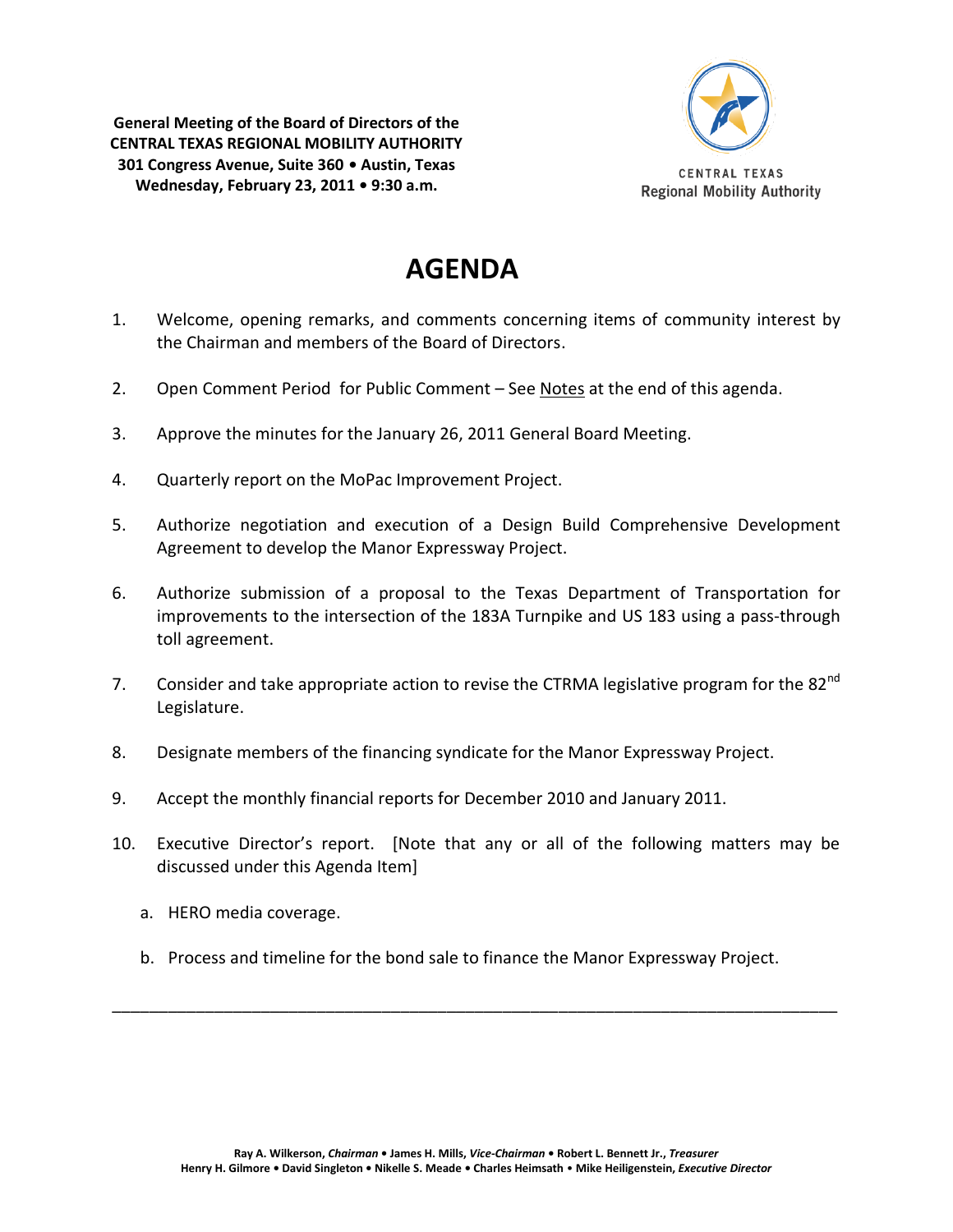## *Executive Session*

*Under Chapter 551 of the Texas Government Code, the Board may recess into a closed meeting (an executive session) to deliberate any item on this agenda if the Chairman announces the item will be deliberated in executive session and identifies the section or sections of Chapter 551 authorizing the executive session. A final action, decision, or vote on a matter deliberated in executive session will be made only after the Board reconvenes in an open meeting.*

*The Board may deliberate the following items in executive session if announced by the Chairman:*

- 11. Discuss acquisition of one or more parcels or interests in real property needed for the Manor Expressway Project and related legal issues, pursuant to §551.072 (Deliberation Regarding Real Property; Closed Meeting) and §551.071 (Consultation With Attorney; Closed Meeting).
- 12. Discuss legal issues relating to legislation proposed to the 82<sup>nd</sup> Texas Legislature that may affect the Mobility Authority, its operations, or jurisdiction, pursuant to §551.071 (Consultation With Attorney; Closed Meeting).
- 13. Discuss legal issues relating to personal financial disclosure, other laws under the jurisdiction of the Texas Ethics Commission, and state open government laws, pursuant to §551.071 (Consultation With Attorney; Closed Meeting).
- 14. Discuss legal issues relating to pending or contemplated litigation and any related settlement offer, pursuant to §551.071 (Consultation With Attorney; Closed Meeting).

\_\_\_\_\_\_\_\_\_\_\_\_\_\_\_\_\_\_\_\_\_\_\_\_\_\_\_\_\_\_\_\_\_\_\_\_\_\_\_\_\_\_\_\_\_\_\_\_\_\_\_\_\_\_\_\_\_\_\_\_\_\_\_\_\_\_\_\_\_\_\_\_\_\_\_\_\_\_

## *Reconvene in Open Session following Executive Session*

- 15. Declare a public necessity to acquire one or more of the following described parcels of land for the Manor Expressway Project, and with respect to those parcels authorize as applicable: (i) negotiation and execution of a purchase contract, (ii) negotiation and execution of a possession and use agreement, and (iii) the use of the power of eminent domain to acquire the parcel for the Manor Expressway Project:
	- A. Parcel 3 of the Manor Expressway Toll Project, a 1.929 acre parcel of real estate owned by Kemco Properties/Dwight Kemnits, located at 8601 US Hwy 290E in Travis County.
	- B. Parcel 34 of the Manor Expressway Toll Project, a 0.539 acre parcel of real estate owned by Paul and Verena Devooght, located on the south line of US Hwy 290E west of Giles Road in Travis County.